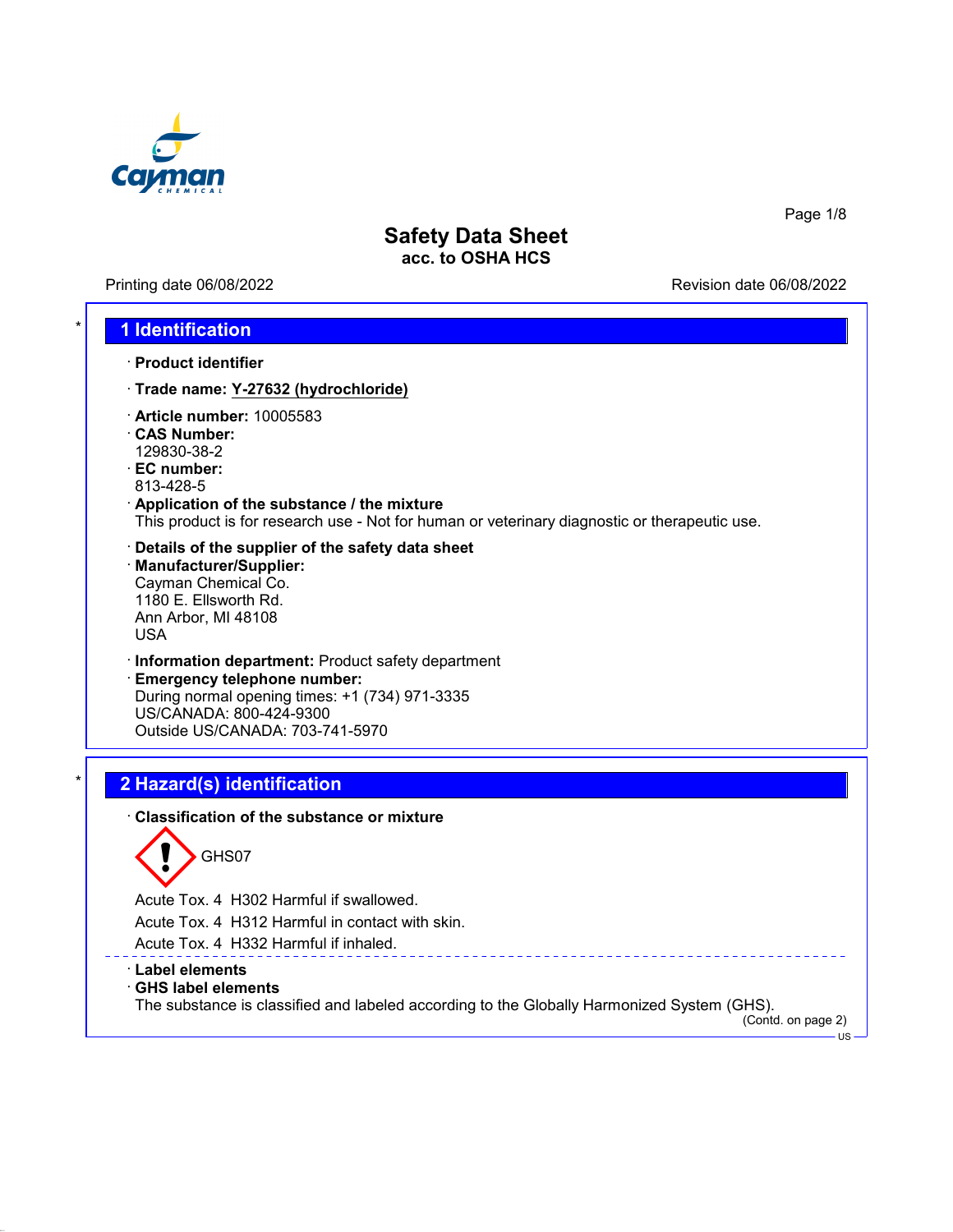Printing date 06/08/2022 Revision date 06/08/2022

**Trade name: Y-27632 (hydrochloride)**



- · **CAS No. Description**
- 129830-38-2 Y-27632 (hydrochloride)
- · **Identification number(s)**
- · **EC number:** 813-428-5

(Contd. on page 3)

US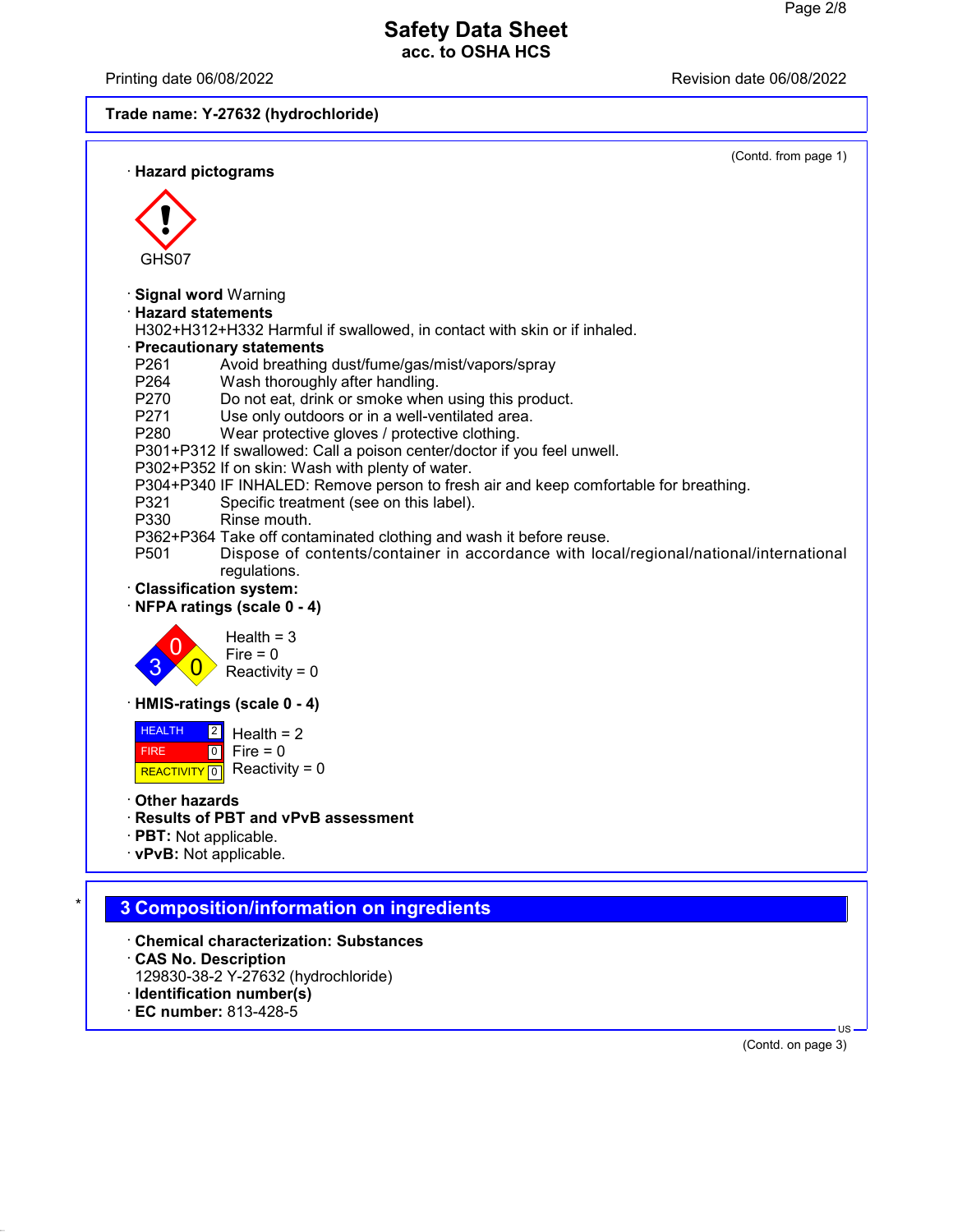#### Printing date 06/08/2022 Revision date 06/08/2022

#### **Trade name: Y-27632 (hydrochloride)**

(Contd. from page 2)

### \* **4 First-aid measures**

#### · **Description of first aid measures**

#### · **General information:**

Symptoms of poisoning may even occur after several hours; therefore medical observation for at least 48 hours after the accident.

· **After inhalation:**

Supply fresh air. If required, provide artificial respiration. Keep patient warm. Consult doctor if symptoms persist.

In case of unconsciousness place patient stably in side position for transportation.

- · **After skin contact:** Generally the product does not irritate the skin.
- · **After eye contact:** Rinse opened eye for several minutes under running water.
- · **After swallowing:** Immediately call a doctor.
- · **Information for doctor:**
- · **Most important symptoms and effects, both acute and delayed** May cause anemia, cough, CNS depression, drowsiness, headache, heart damage, lassitude (weakness, exhaustion), liver damage, narcosis, reproductive effects, teratogenic effects. No further relevant information available.
- · **Indication of any immediate medical attention and special treatment needed** No further relevant information available.

### \* **5 Fire-fighting measures**

- · **Extinguishing media**
- · **Suitable extinguishing agents:** Use fire fighting measures that suit the environment. A solid water stream may be inefficient.
- · **Special hazards arising from the substance or mixture** No further relevant information available.
- · **Advice for firefighters**
- · **Protective equipment:** Mouth respiratory protective device.

### \* **6 Accidental release measures**

- · **Personal precautions, protective equipment and emergency procedures** Not required.
- · **Environmental precautions:** Do not allow to enter sewers/ surface or ground water.
- · **Methods and material for containment and cleaning up:** Ensure adequate ventilation.
- · **Reference to other sections** See Section 7 for information on safe handling. See Section 8 for information on personal protection equipment. See Section 13 for disposal information.

### · **Protective Action Criteria for Chemicals**

- · **PAC-1:** Substance is not listed.
- · **PAC-2:** Substance is not listed.
- · **PAC-3:** Substance is not listed.

### \* **7 Handling and storage**

- · **Handling:**
- · **Precautions for safe handling**

Thorough dedusting.

Ensure good ventilation/exhaustion at the workplace.

(Contd. on page 4)

US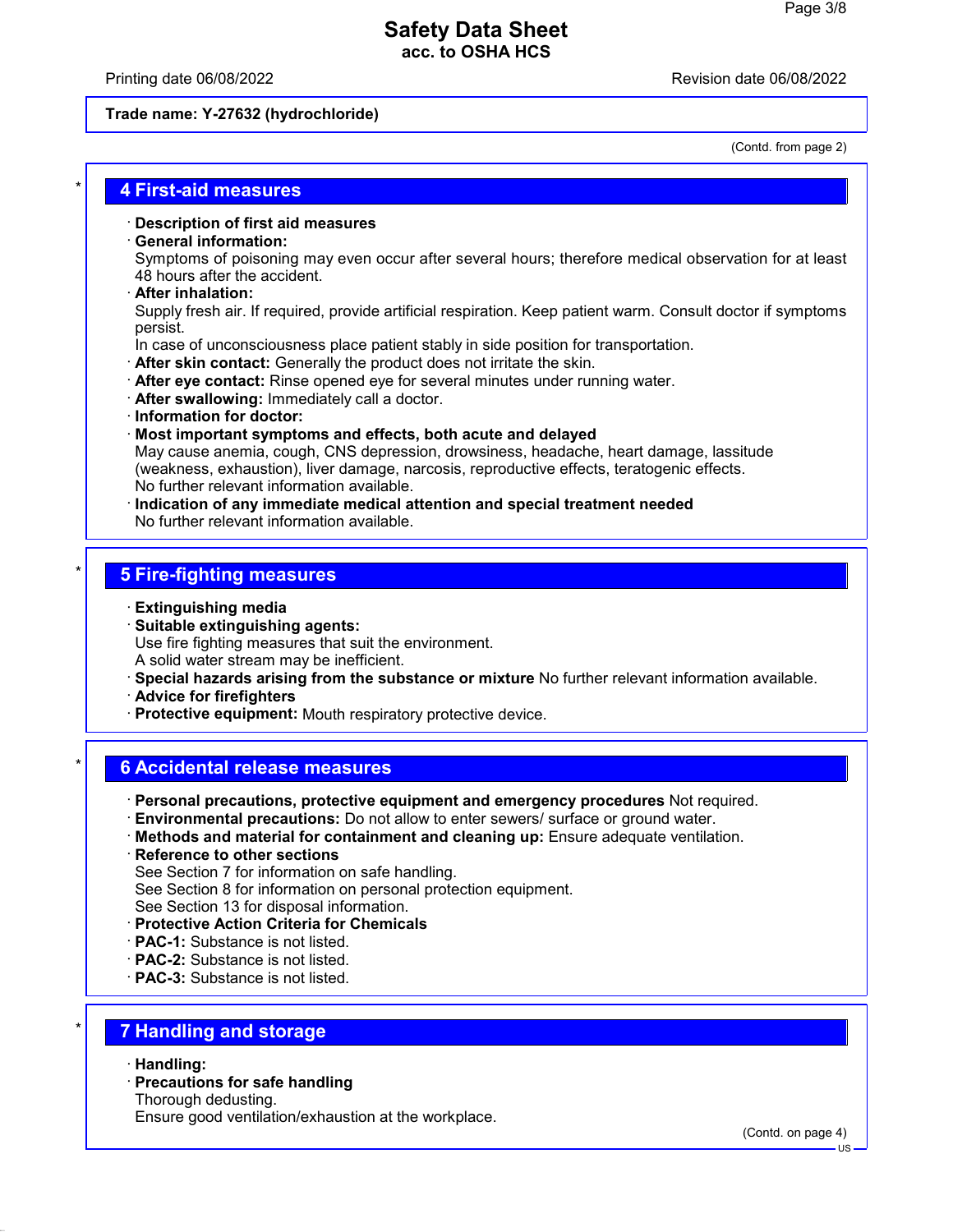Printing date 06/08/2022 Revision date 06/08/2022

#### **Trade name: Y-27632 (hydrochloride)**

(Contd. from page 3)

- · **Information about protection against explosions and fires:** No special measures required.
- · **Conditions for safe storage, including any incompatibilities**
- · **Storage:** Store in accordance with information listed on the product insert.
- · **Requirements to be met by storerooms and receptacles:** No special requirements.
- · **Information about storage in one common storage facility:** Not required.
- · **Further information about storage conditions:** Keep receptacle tightly sealed.
- · **Specific end use(s)** No further relevant information available.

### \* **8 Exposure controls/personal protection**

- · **Additional information about design of technical systems:** No further data; see item 7.
- · **Control parameters**
- · **Components with limit values that require monitoring at the workplace:** Not required.
- · **Additional information:** The lists that were valid during the creation were used as basis.
- · **Exposure controls**
- · **Personal protective equipment:**
- · **General protective and hygienic measures:**
- Wash hands before breaks and at the end of work. Avoid contact with the eyes and skin.
- · **Breathing equipment:**

In case of brief exposure or low pollution use respiratory filter device. In case of intensive or longer exposure use respiratory protective device that is independent of circulating air.

· **Protection of hands:**



Protective gloves

The glove material has to be impermeable and resistant to the product/ the substance/ the preparation. Due to missing tests no recommendation to the glove material can be given for the product/ the preparation/ the chemical mixture.

Selection of the glove material on consideration of the penetration times, rates of diffusion and the degradation

· **Material of gloves**

The selection of the suitable gloves does not only depend on the material, but also on further marks of quality and varies from manufacturer to manufacturer.

**Penetration time of glove material** 

The exact break through time has to be found out by the manufacturer of the protective gloves and has to be observed.

**Eye protection: Not required.** 

| Information on basic physical and chemical properties<br><b>General Information</b> |                        |  |  |  |
|-------------------------------------------------------------------------------------|------------------------|--|--|--|
| Appearance:                                                                         |                        |  |  |  |
| Form:                                                                               | Crystalline            |  |  |  |
| Color:                                                                              | Not determined.        |  |  |  |
| · Odor:                                                                             | Characteristic         |  |  |  |
| <b>Structural Formula</b>                                                           | $C14H21N3O \cdot 2HCl$ |  |  |  |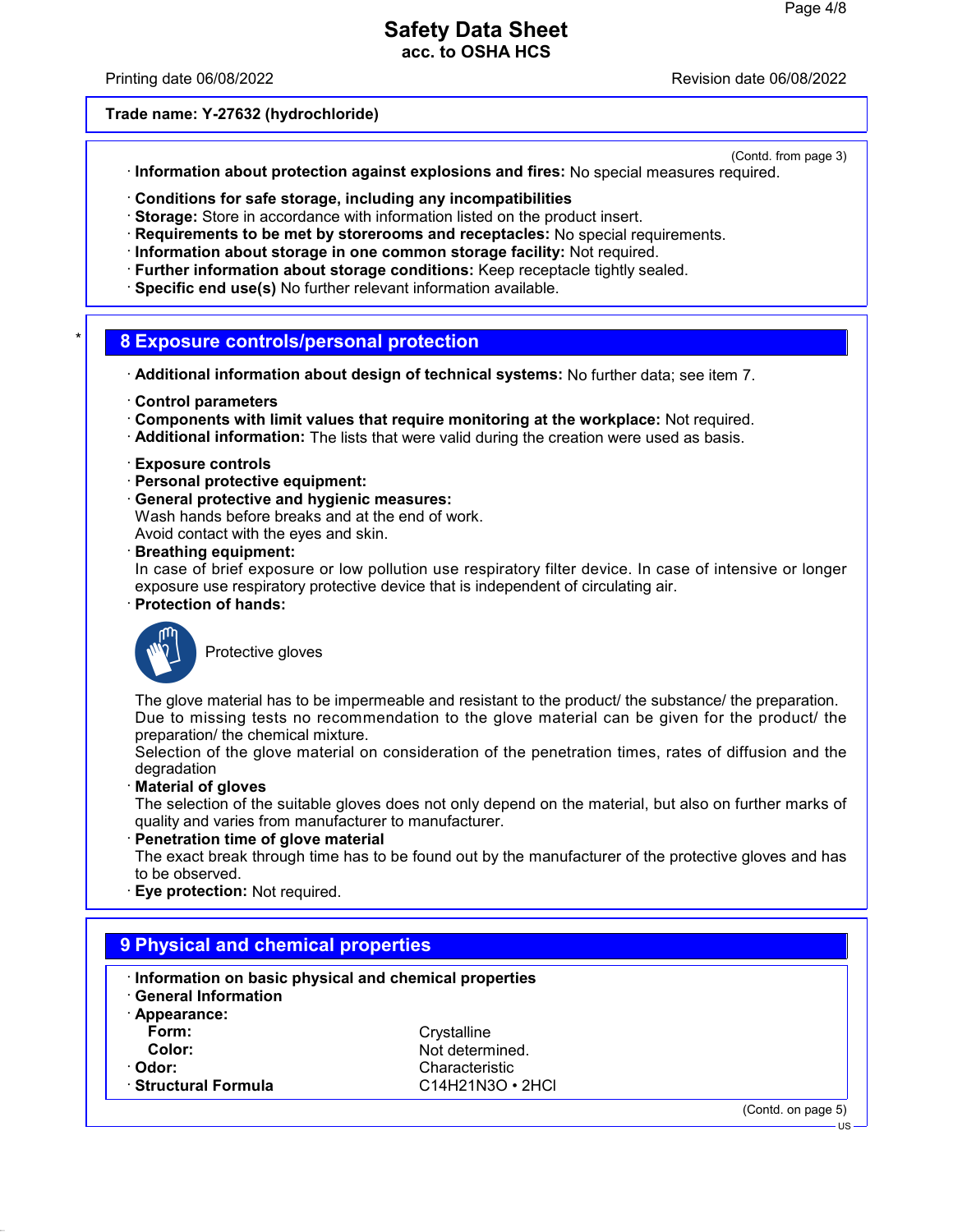Printing date 06/08/2022 **Printing date 06/08/2022** 

**Trade name: Y-27632 (hydrochloride)**

|                                                                                                   | (Contd. from page 4)                                                                                                      |
|---------------------------------------------------------------------------------------------------|---------------------------------------------------------------------------------------------------------------------------|
| · Molecular Weight<br>Odor threshold:                                                             | 320.3 g/mol<br>Not determined.                                                                                            |
| · pH-value:                                                                                       | Not applicable.                                                                                                           |
| Change in condition<br><b>Melting point/Melting range:</b><br><b>Boiling point/Boiling range:</b> | Undetermined.<br>Undetermined.                                                                                            |
| · Flash point:                                                                                    | Not applicable.                                                                                                           |
| · Flammability (solid, gaseous):                                                                  | Product is not flammable.                                                                                                 |
| · Decomposition temperature:                                                                      | Not determined.                                                                                                           |
| · Auto igniting:                                                                                  | Not determined.                                                                                                           |
| Danger of explosion:                                                                              | Product does not present an explosion hazard.                                                                             |
| <b>Explosion limits:</b><br>Lower:<br>Upper:                                                      | Not determined.<br>Not determined.                                                                                        |
| · Vapor pressure:                                                                                 | Not applicable.                                                                                                           |
| Density:<br><b>Relative density</b><br>· Vapor density<br><b>Evaporation rate</b>                 | Not determined.<br>Not determined.<br>Not applicable.<br>Not applicable.                                                  |
| · Solubility in / Miscibility with<br>Water:                                                      | Not determined.                                                                                                           |
| · Partition coefficient (n-octanol/water): Not determined.                                        |                                                                                                                           |
| · Viscosity:<br>Dynamic:<br>Kinematic:<br><b>SOLUBILITY</b>                                       | Not applicable.<br>Not applicable.<br>~10 mg/ml in PBS (pH 7.2); ~5 mg/ml in EtOH; ~30 mg/ml in<br>DMSO; ~20 mg/ml in DMF |
| Other information                                                                                 | No further relevant information available.                                                                                |
|                                                                                                   |                                                                                                                           |

## **10 Stability and reactivity**

· **Reactivity** No further relevant information available.

- · **Chemical stability**
- · **Thermal decomposition / conditions to be avoided:** No decomposition if used according to specifications.
- · **Possibility of hazardous reactions** No dangerous reactions known.
- · **Conditions to avoid** No further relevant information available.
- · **Incompatible materials:** strong oxidizing agents
- · **Hazardous decomposition products:** carbon oxides, hydrogen chloride, nitrogen oxides

(Contd. on page 6)

US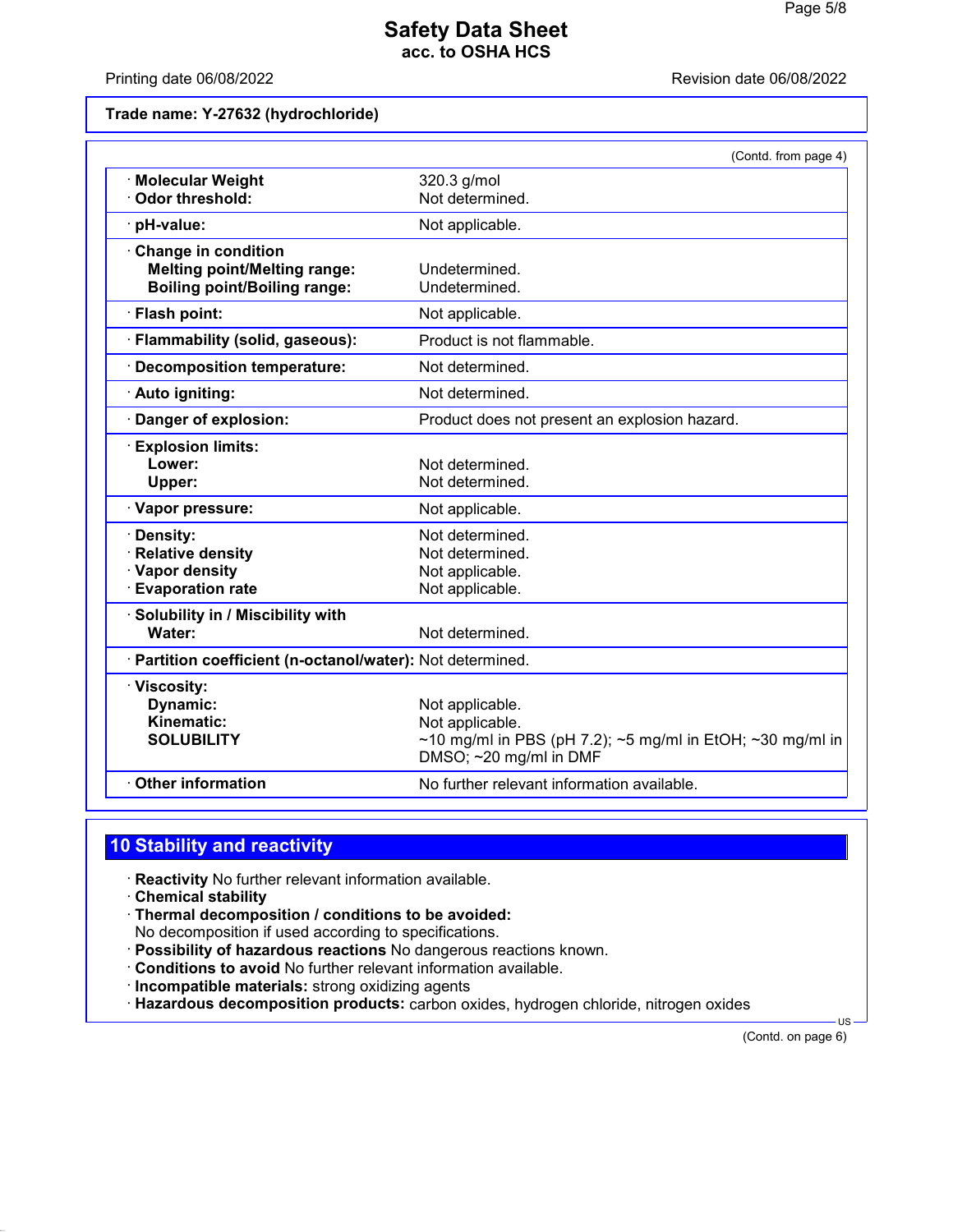Printing date 06/08/2022 Revision date 06/08/2022

#### **Trade name: Y-27632 (hydrochloride)**

(Contd. from page 5)

### **11 Toxicological information**

- · **Information on toxicological effects**
- · **Acute toxicity:**
- · **Primary irritant effect:**
- · **on the skin:** No irritant effect.
- · **on the eye:** No irritating effect.
- · **Sensitization:** No sensitizing effects known.
- · **Additional toxicological information:**

· **Carcinogenic categories**

- · **IARC (International Agency for Research on Cancer)** Substance is not listed.
- · **NTP (National Toxicology Program)** Substance is not listed.

· **OSHA-Ca (Occupational Safety & Health Administration)** Substance is not listed.

## **12 Ecological information**

- · **Toxicity**
- · **Aquatic toxicity:** No further relevant information available.
- · **Persistence and degradability** No further relevant information available.
- · **Behavior in environmental systems:**
- · **Bioaccumulative potential** No further relevant information available.
- · **Mobility in soil** No further relevant information available.
- · **Additional ecological information:**
- · **General notes:**
- Water hazard class 1 (Self-assessment): slightly hazardous for water

Do not allow undiluted product or large quantities of it to reach ground water, water course or sewage system.

- · **Results of PBT and vPvB assessment**
- · **PBT:** Not applicable.
- · **vPvB:** Not applicable.
- · **Other adverse effects** No further relevant information available.

### **13 Disposal considerations**

- · **Waste treatment methods**
- · **Recommendation:**

Must not be disposed of together with household garbage. Do not allow product to reach sewage system.

· **Uncleaned packagings:**

· **Recommendation:** Disposal must be made according to official regulations.

| · UN-Number               |               |  |
|---------------------------|---------------|--|
| · DOT, IMDG, IATA         | not regulated |  |
| · UN proper shipping name |               |  |
| · DOT, ADN, IMDG, IATA    | not regulated |  |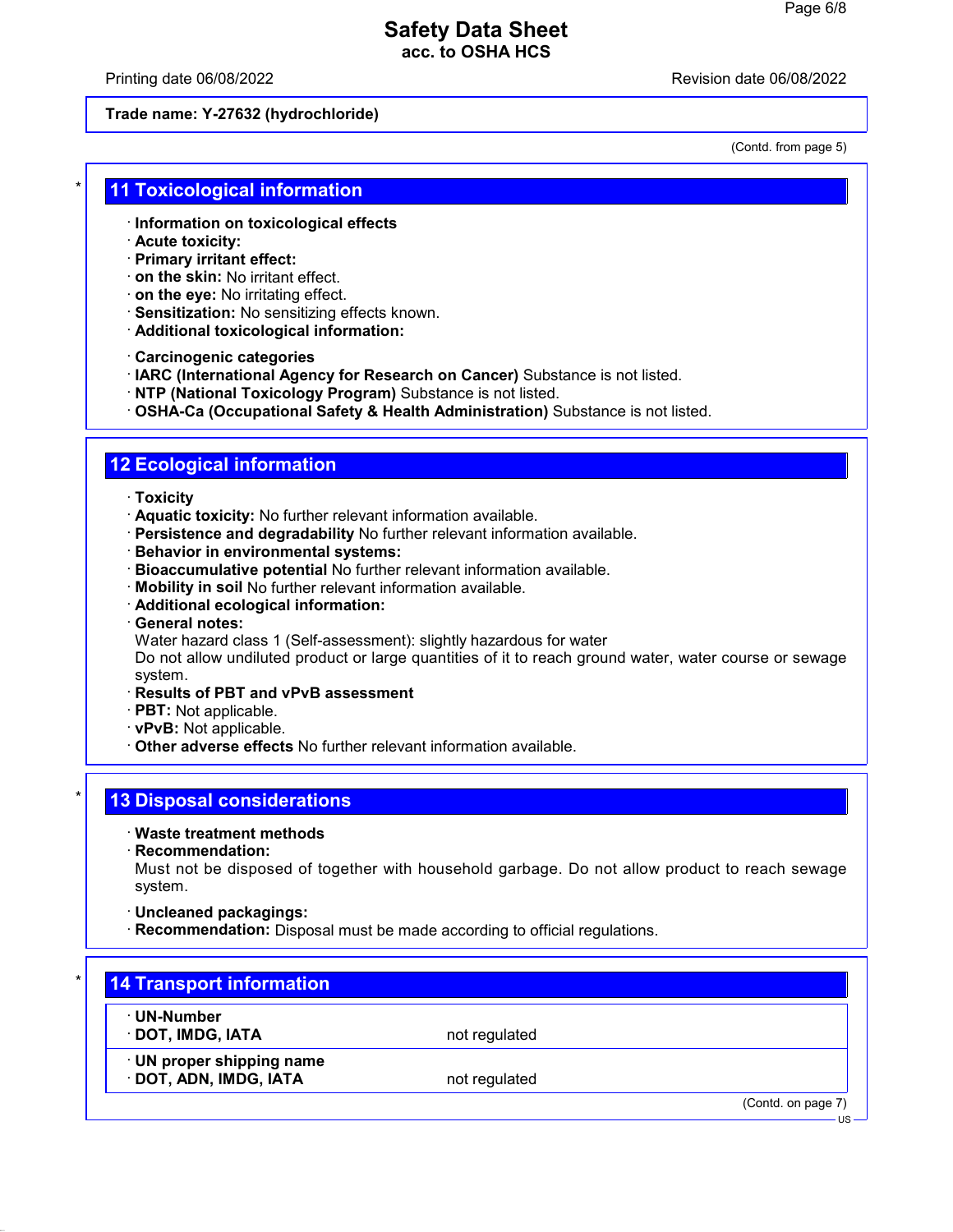#### Printing date 06/08/2022 Revision date 06/08/2022

**Trade name: Y-27632 (hydrochloride)**

|                                                                                   |                 | (Contd. from page 6) |
|-----------------------------------------------------------------------------------|-----------------|----------------------|
| · Transport hazard class(es)                                                      |                 |                      |
| · DOT, ADN, IMDG, IATA<br>· Class                                                 | not regulated   |                      |
| · Packing group<br>· DOT, IMDG, IATA                                              | not regulated   |                      |
| <b>Environmental hazards:</b>                                                     | Not applicable. |                      |
| · Special precautions for user                                                    | Not applicable. |                      |
| Transport in bulk according to Annex II of<br><b>MARPOL73/78 and the IBC Code</b> | Not applicable. |                      |
| · UN "Model Regulation":                                                          | not regulated   |                      |

### **15 Regulatory information**

- · **Safety, health and environmental regulations/legislation specific for the substance or mixture** No further relevant information available.
- · **Sara**
- · **Section 355 (extremely hazardous substances):** Substance is not listed.
- · **Section 313 (Specific toxic chemical listings):** Substance is not listed.
- · **TSCA (Toxic Substances Control Act):** Substance is not listed.
- · **Hazardous Air Pollutants** Substance is not listed.
- · **Proposition 65**
- · **Chemicals known to cause cancer:** Substance is not listed.
- · **Chemicals known to cause reproductive toxicity for females:** Substance is not listed.
- · **Chemicals known to cause reproductive toxicity for males:** Substance is not listed.
- · **Chemicals known to cause developmental toxicity:** Substance is not listed.
- · **Carcinogenic categories**
- · **EPA (Environmental Protection Agency)** Substance is not listed.
- · **TLV (Threshold Limit Value)** Substance is not listed.
- · **NIOSH-Ca (National Institute for Occupational Safety and Health)** Substance is not listed.
- · **Chemical safety assessment:** A Chemical Safety Assessment has not been carried out.

# **16 Other information**

All chemicals may pose unknown hazards and should be used with caution. This SDS applies only to the material as packaged. If this product is combined with other materials, deteriorates, or becomes contaminated, it may pose hazards not mentioned in this SDS. Cayman Chemical Company assumes no responsibility for incidental or consequential damages, including lost profits, arising from the use of these data. It shall be the user's responsibility to develop proper methods of handling and personal protection based on the actual conditions of use. While this SDS is based on technical data judged to be reliable, Cayman Chemical Company assumes no responsibility for the completeness or accuracy of the information contained herein.

- · **Department issuing SDS:** Environment protection department.
- · **Contact:** -
- · **Date of preparation / last revision** 06/08/2022 / -
- · **Abbreviations and acronyms:** IMDG: International Maritime Code for Dangerous Goods DOT: US Department of Transportation IATA: International Air Transport Association

(Contd. on page 8)

US